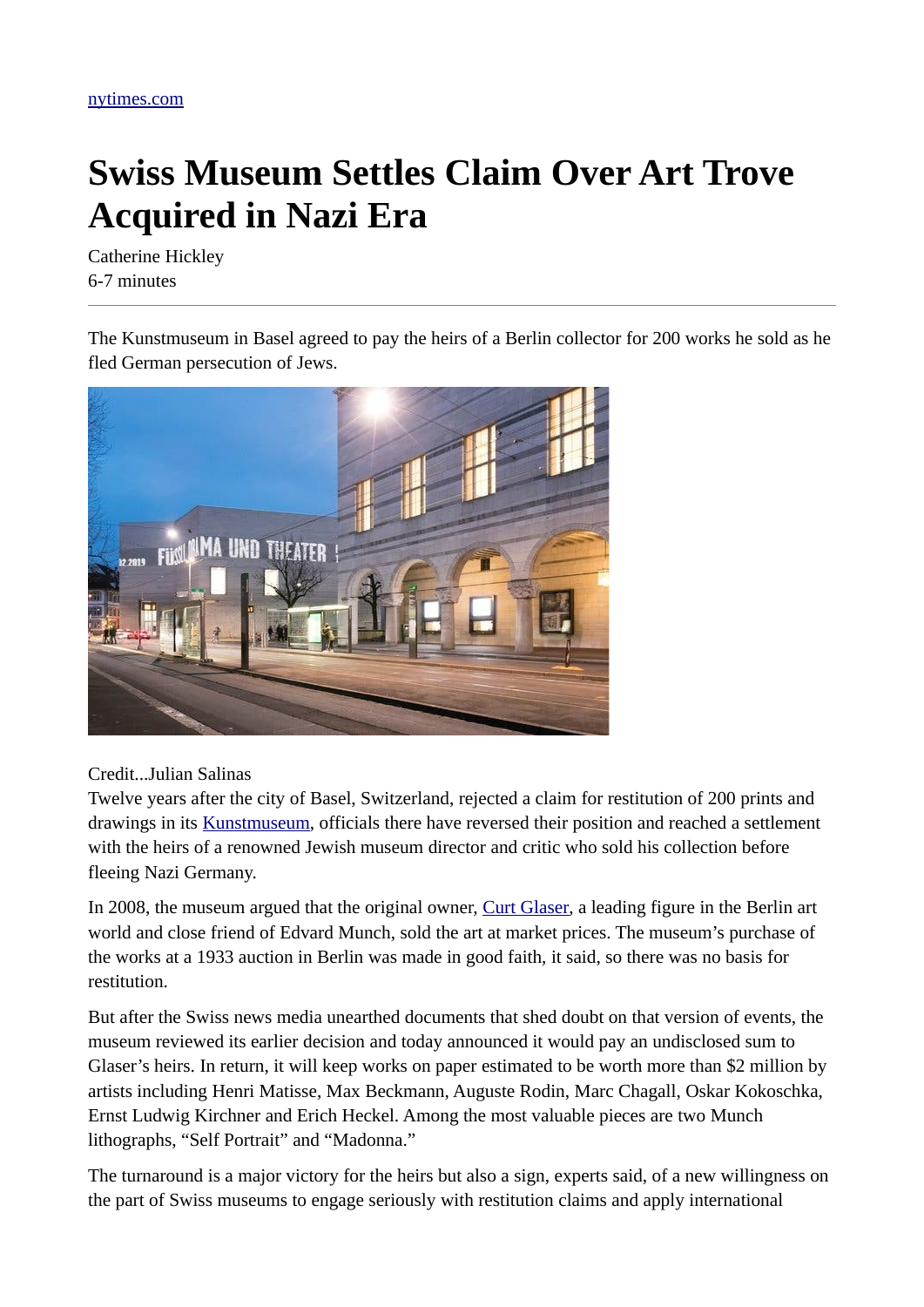standards on handling Nazi-looted art in public collections. "Switzerland was neutral during the war, but it was a marketplace for art," David Rowland, the New York lawyer representing Glaser's heirs, said. "It is now making great progress in coming to grips with these cases. This is a big step forward."

The Kunstmuseum said it also plans to mount a comprehensive exhibition in 2022, in consultation with the heirs, about Glaser's role as "a collector, art historian, critic and museum director."



Credit...via Basel Kunstmuseum

"It has taken a long time, but this is good news," said Valerie Sattler, Glaser's great-niece and one of his heirs. "We were initially all very skeptical that anything would change with this review."

Born in Leipzig, Glaser began work as an art critic in 1902. From 1909, he was a purchaser for the Royal Gallery of Prints in Berlin. He began to build his own collection and was appointed director of the city's Kunstbibliothek, or art library, in 1924. At regular art salons, Glaser and his wife entertained artists and intellectuals over tea and liqueurs in their Berlin apartment in the 1920s.

Soon after the Nazis seized power in 1933, Glaser was ousted from his post and the accompanying apartment. He decided to leave Germany and sold most of his collection in two auctions in Berlin.